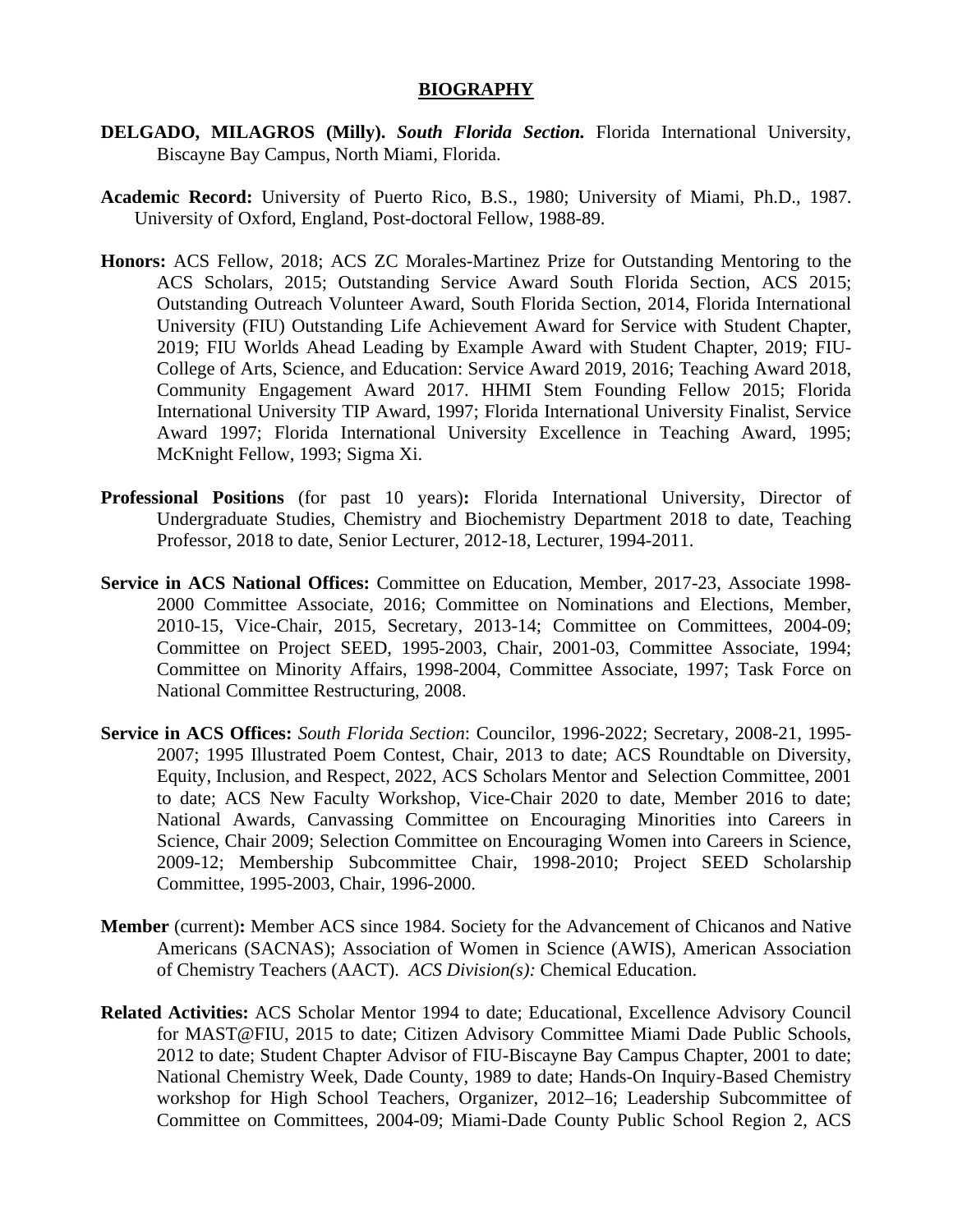Blue Ribbon Advisory Board of Committee on Diversity 2000-2004; Science Advisory Board 1998-2018; Miami-Dade County Public School Region 2 Feeder Pattern Coordinator 2003-05; Academy of the Art of Teaching, Advisory Board 1997-2015.

## **STATEMENT Dr. Milagros (Milly) Delgado**

With great pride and enthusiasm, I am honored to be considered for the position of Director at Large of the American Chemical Society.

My long history of active ACS involvement has been instrumental in developing both my successful academic and professional careers. I attended my first ACS conference in Seattle, Washington, as an eager and passionate undergraduate student, traveling to the U.S. from San Juan, Puerto Rico; with the support of the ACS, I exceeded my academic and personal milestone goals. During the following years as a graduate student at the University of Miami, I forged forward to earn my post-doctoral honors in Chemistry. The ACS has been the epicenter of my continuing education and motivation as I strive to serve the academic Chemistry community and provide guidance and mentorship to hundreds of students over the past 28 years at Florida International University in Miami, Florida.

I have represented South Florida as a Counselor for the past 28 years and served the ACS in my professional capacity on various committees. I was appointed to serve on four national committees, one of which I served as Chair. I was elected to the Committee on Committees and Nominations and Elections Committee. I have built priceless professional networks through my ACS committee service, and I believe this level of cohesiveness is vitally important to the growth and development of Chemistry programs and professional careers in the industry.

Representation - As a bilingual educator, my language and cultural skills function as outreach tools to strengthen and reinforce the Latin and non-tenured faculty communities in governance, thus providing support to the LatinX and non-tenured faculty. I wish to contribute analyses and ideas to the conversation on diversity, equity, inclusion, and respect. These pillars represent some of the core values of the ACS, of which I am proud to represent and further promote.

As the largest national scientific organization, and through its two signature programs, Project SEED, and the ACS Scholars Program, the ACS has achieved a participation increase in the number of underrepresented groups in chemistry. I have been actively involved with both programs as member, and as Chairperson of the Project SEED Committee working with high school students in Research. I have served the ACS Scholars Program since its inception as a committee member, a mentor, and a selection process Facilitator. To date, more than 3,500 students are now ACS Scholars. At least 450 have earned PhDs and at least 50 hold professional academic positions. With the ACS's strong support of the Scholars Program, the socio-economic and multi-cultural "face" of chemistry is changing positively. Evidence exists that diverse groups of scientists can more effectively address complex issues such as sustainability and climate change. In light of great progress, further guarantee is needed to ensure multi-cultural representation in academia and in industry.

The ACS is positioned to enhance equity and inclusion in the chemical sciences by delivering programs and services that train leaders in equitable and inclusive practices. Mechanisms and